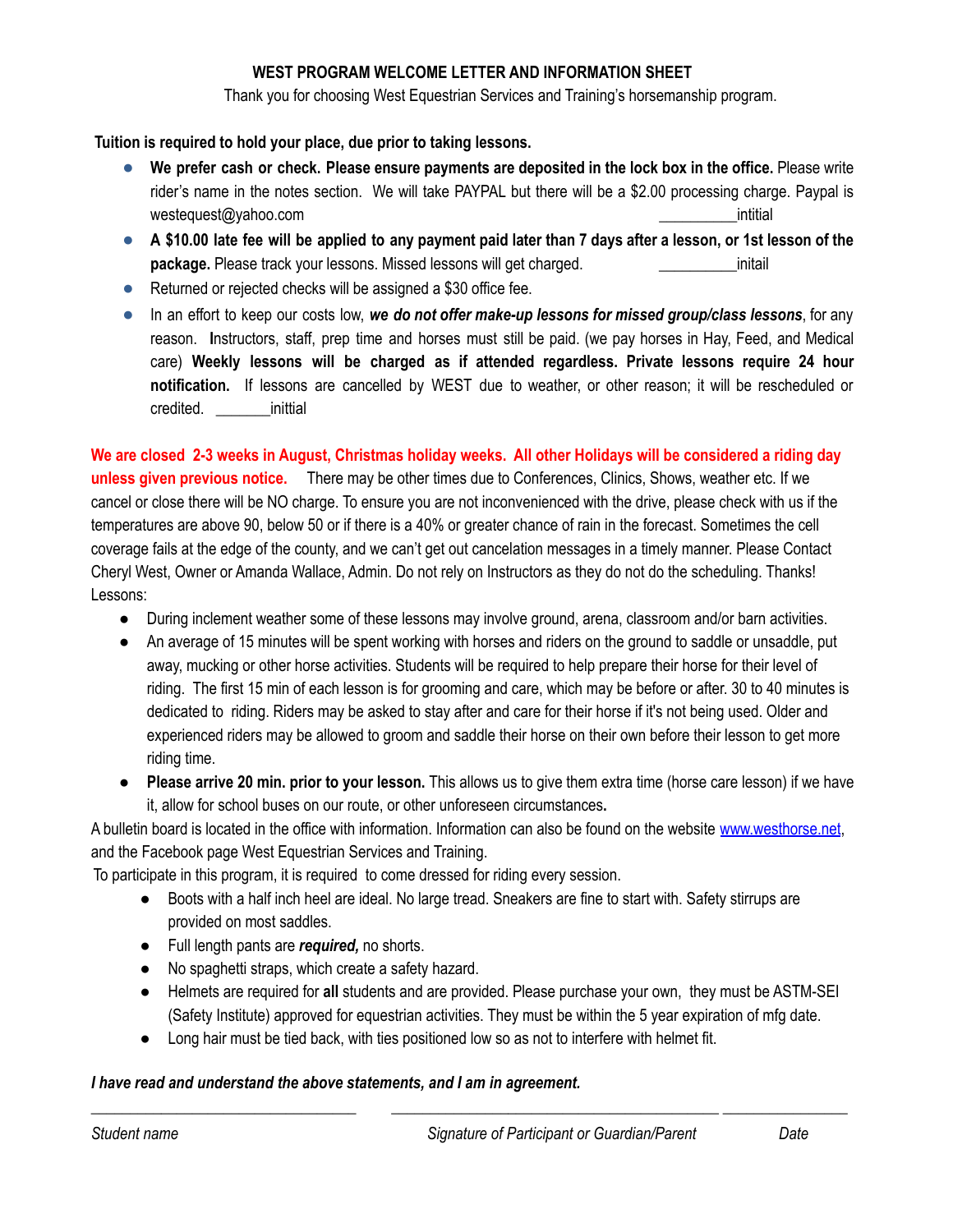# **Participant Agreement**

Barn Rules:

- 1. Be aware when walking directly behind the horse. Keep a hand on horse. Be aware of the horse's head in case of nipping.
- **2. Do not overtighten cinches, which leads to nipping.**
- 3. Do not run, yell, scream or jump suddenly at a horse. Sudden and fast movements may cause a horse to startle and react **causing injury.**
- 4. Do not jerk on the reins. Jerking may cause rearing or movements that may cause loss of balance.
- 5. Do not allow the horse to run or trot without permission from instructor, or instructors direction. Pay Attention.
- **6. Keep all gates closed. If in doubt, close it!**
- **7. Tie only to designated poles. Do not tie to rails, fences etc.**
- 8. Only go into horse pens with permission from instructor. We need to know where you are at all times.
- 9. No one under 18 may ride without an onsite designated instructor or adult. Property owner must be notified.

Oklahoma Livestock Activities Liability Limitation Act Section 50.1 of Title 76 B. 1. The Oklahoma Legislature recognizes that persons who engage in livestock activities may incur injuries as a result of the risks involved in such activities even in the absence of any fault or negligence on the part of persons or entities who sponsor, participate or organize those activities.

Horse back riding, care of, and exposure to horses, and the use of any horse or horseback riding equipment involves risk and danger, and/or injury. The behavior of the horse can be unpredictable, and at times based on instinct or fright, which may cause injury. Horses may bite, kick, buck, lie down, stumble, or fall. Saddles may slip, tack may loosen, and wear tear may cause tack problems. All efforts will be made to make sure equipment remains serviceable and safe, but unforeseeable events could occur. Terrain ridden is subject to change, due to weather and natural causes. Terrain, and obstacle variations could cause loss of control, and, or injury.

Signature of this form admits awareness that this activity entails risks of injury or death. I understand that the description of these risks is incomplete, and that unknown or unanticipated risks may occur. I agree to assume responsibility for all identified and unidentified risk factors**.**

# My participation in this activity is purely voluntary, and I elect to participate, despite the previously mentioned risks. I further agree not to hold West Equestrian Services and Training, Valley View Equestrian and other leased **properties responsible for any accidents that may occur.**

I certify that I am, or my minors are, fully capable of participating in this activity, and assume full responsibility for myself, and minor children, for bodily injury, death, and loss of personal property, and all expenses thereof, as a result of those inherent risks and dangers, and of any negligence in participating in this activity.

I have read, understood, and accepted the terms and conditions stated herein and acknowledge that this agreement shall be effective and binding upon myself, my heirs, assigns, personal representative, estate, and for all members of my family, including minors accompanying me, or participating in anything involved with horses, events, or activities related to horses, and fund raising both on and off West Equestrian operation areas. This agreement will be effective until written notice by the participant of cancellation of lessons.

*\_\_\_\_\_\_\_\_\_\_\_\_\_\_\_\_\_\_\_\_\_\_\_\_\_\_\_\_\_\_\_\_\_\_ \_\_\_\_\_\_\_\_\_\_\_\_\_\_\_\_\_\_\_\_\_\_\_\_\_\_\_\_\_\_\_\_\_ \_\_\_\_\_\_\_\_\_\_\_\_\_\_\_\_*

## *I have read and understand the above statements, and I am in agreement.*

*Student name Signature of Participant or Guardian/Parent Date*

If under 18: (paperwork MUST be signed by an authorized guardian or parent)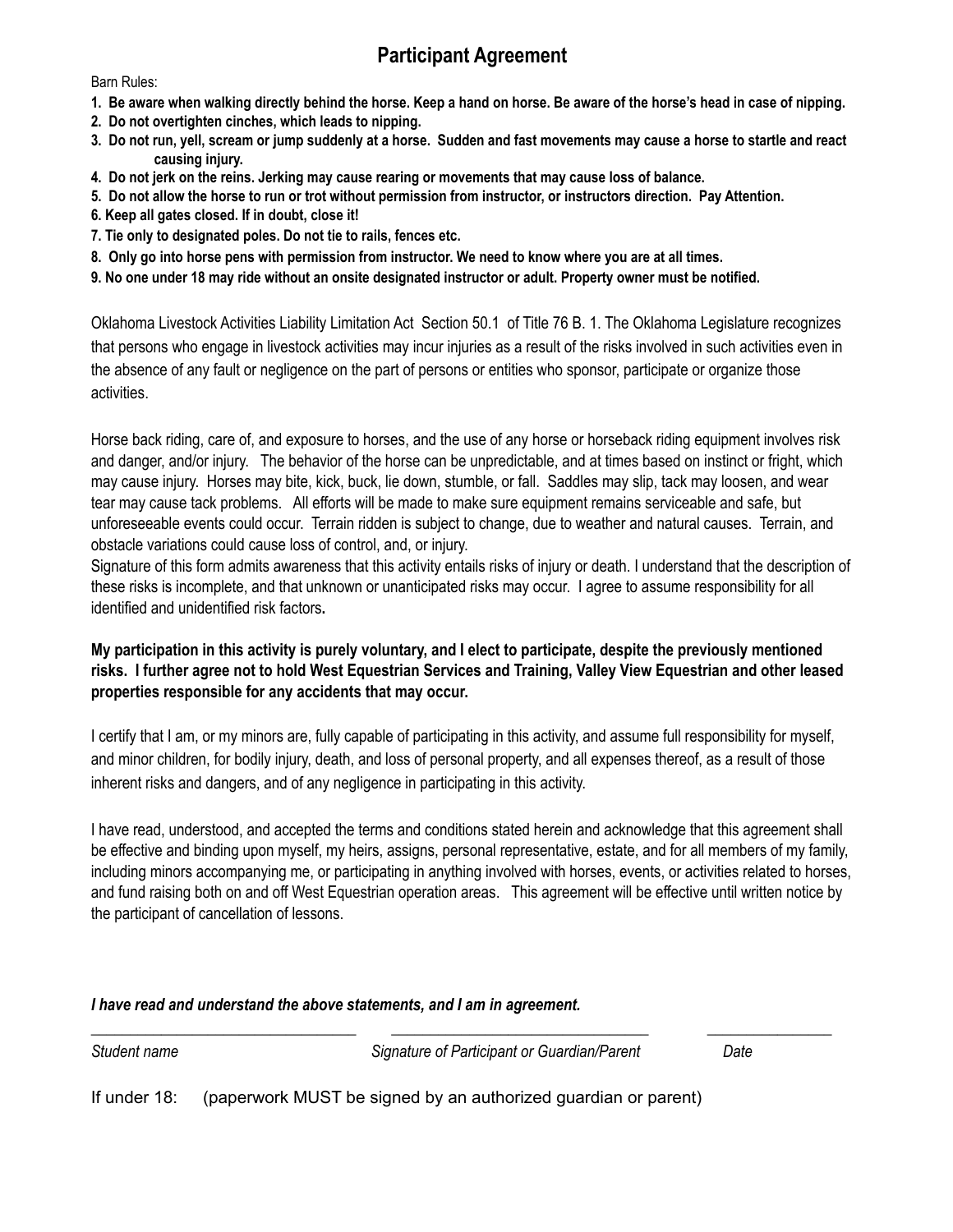# **Student Informational Sheet (Confidential)**

Only one paperwork is required for each family. List all family members.

| Participant(s)                     | Last                                        | First                                                                                                                 |             |
|------------------------------------|---------------------------------------------|-----------------------------------------------------------------------------------------------------------------------|-------------|
| Other participants in same family: |                                             | <u> 1989 - Johann John Stone, mars eta inperiodo eta inperiodo eta inperiodo eta inperiodo eta inperiodo eta inpe</u> |             |
| <b>Participants Address</b>        | City                                        | Zip Code                                                                                                              |             |
| <b>Phone</b> Home                  | Cell                                        |                                                                                                                       | <b>Work</b> |
|                                    | name                                        | relationship                                                                                                          |             |
| <b>Phone</b> Home                  | Cell                                        |                                                                                                                       | <b>Work</b> |
|                                    | Which number can you be reached most often? | Used for relaying information.                                                                                        |             |
|                                    |                                             |                                                                                                                       |             |
|                                    |                                             |                                                                                                                       |             |
|                                    |                                             | ADD, ADHD, Dyslexia, Learning challenges (this is just so we can meet any rider's needs)                              |             |
| (confidential)                     |                                             |                                                                                                                       |             |
| How did you hear about/find us?    |                                             |                                                                                                                       |             |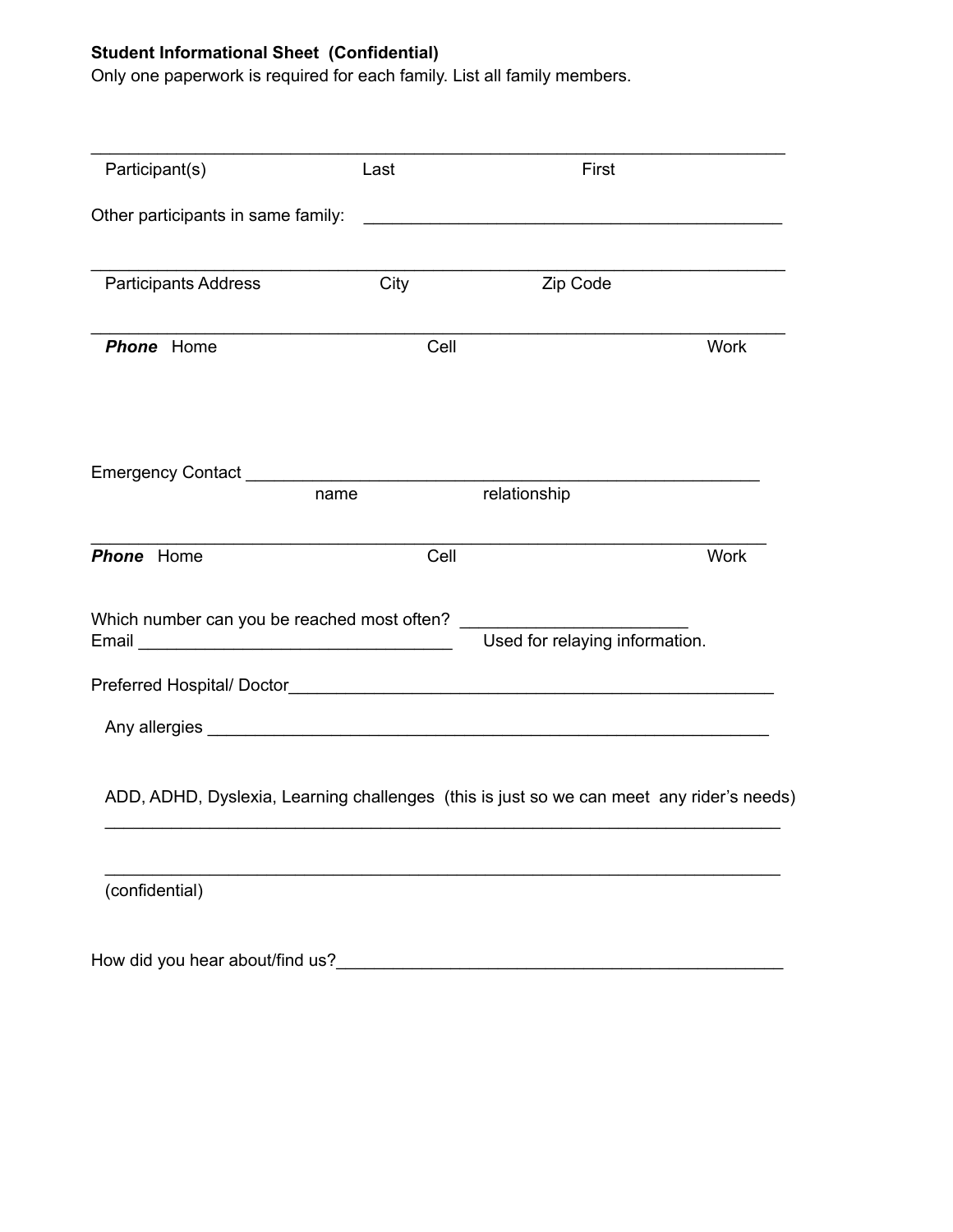Riding Lesson Program Descriptions and pricing

CANCELLATIONS: (Sorry but necessary)

Classes: These are a package of 4 (not monthly). NO cancellations. Spots are held and reserved for each rider. Weather cancellations or closures are not charged. Lessons will be counted as part of the package as ridden.

SEMI PRIVATE: \$20 Will be transferred to a private if one rider cancels. (so if the 2nd person is absent the remaining rider will be a private.)

PRIVATE and FAMILY GROUPS: Cancellation fee \$30 if notified before the 48 hrs prior to lesson. No charge if prior to 48 hours.

B45 Beginner Lessons Level 1

Private \$45 45min Class of 3-5. \$120 for 4 lessons. 45 min Description:

- Ground: Learn any combination of groom, saddle, mount, unsaddle, lead, tack care, horse care
- Under saddle (mounted): Learn any combination of mount, walk on, halt, steer using seat/legs/reins, trot sitting and posting, circles, reverses, beginner patterns, preparation for showing if desired. Basic games.

IB45A Beginner Intermediate Level 2

Private \$45 45 min Class of 3-4. \$120 for 4 lessons. 45 min Description:

- May arrive early to prepare horse (more riding time) if approved by instructor
- Ground: includes previous skills. bridle, handling the horse on ground with reins, and lead rope, saddling/unsaddling independently before class as able.
- Under saddle: includes previous skills. steering with minimal rein use, seat and leg steering,change of rein, posting on correct diagonal, backing, turn on forehand and hind quarters, introduction to lope/canter, obstacles, intermediate games. Trotting patterns and showing.

## I45B Intermediate Level 3

Private \$50 45 min

Semi \$40 45 min There must be someone willing to Semi with you. We will send out a request if you let us know but we recommend a friend!

Description:

- Arrive early to prepare the horse.
- Ground: includes previous level skills, ground work.
- Under saddle: includes previous skills. Lope/canter circles, leg yields, intermediate horsemanship and skills Showing as requested.

ADVANCED and Specializations Level 4 and above with Upper Level Instructor

A30 30 min Private \$45 Semi \$35 A45 45 min Private \$55 Semi \$45 Description:

- Work with Master Instructor
- Advanced Flat English, Dressage, Hunter, Eventing, Western Pleasure, Reining, Western/Cowboy Dressage, Barrels (haul ins only), Lunging/Ground work
- Must arrive and prepare (groom, saddle, bridle) horse prior to lesson. Haul in welcome. May mount and warm up horse 10 - 15 min prior to lesson (except vaulting).

F45 Family Classes

45min \$30 3 to 5 riders. Lessons are tailored to the needs of the family, see above descriptions for Levels.

Vaulting privates and classes are available. Contact us for pricing.